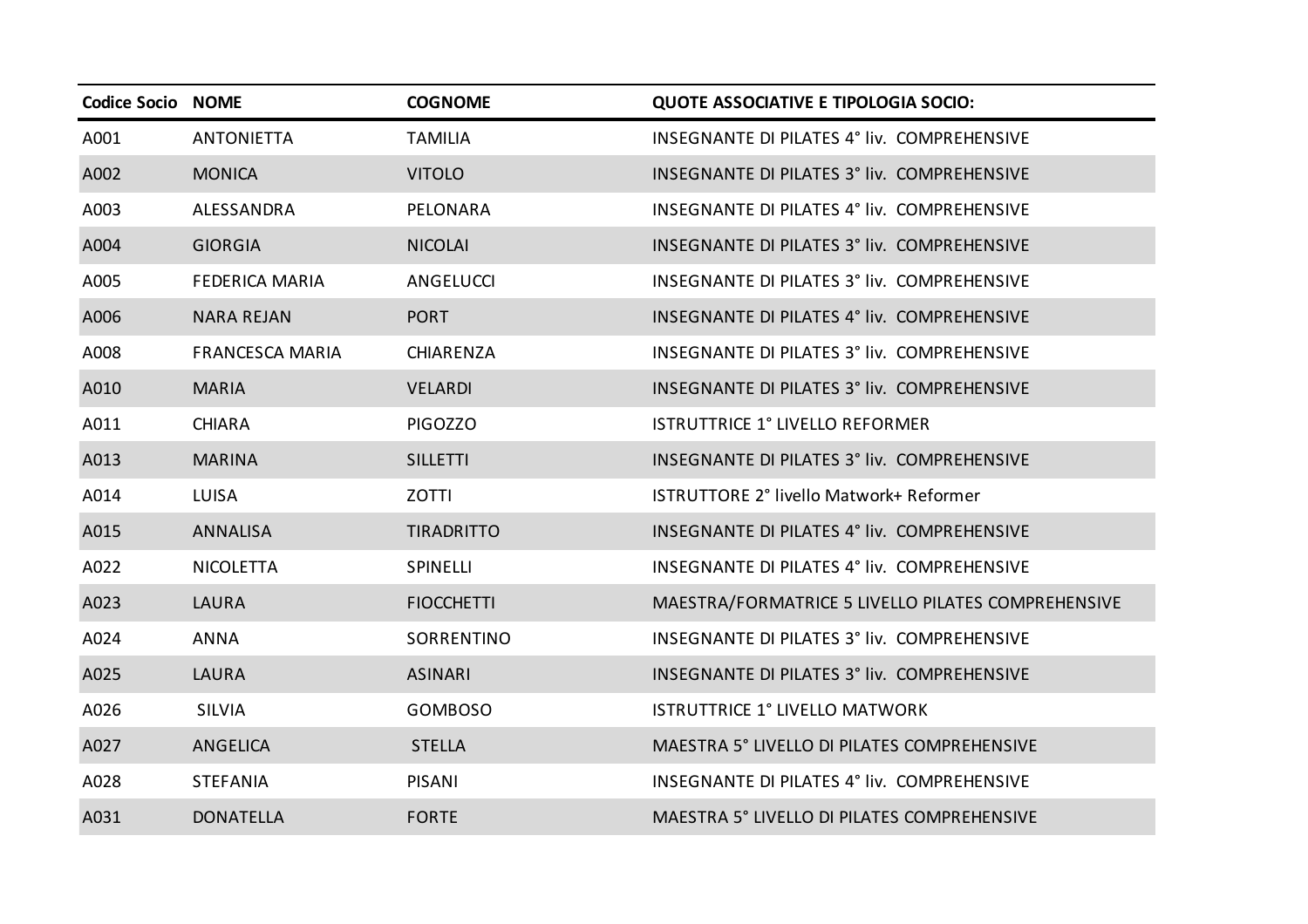| A034 | Anna                   | Castaldo         | <b>ISTRUTTRICE 1° LIVELLO MATWORK</b>       |
|------|------------------------|------------------|---------------------------------------------|
| A035 | <b>URSULA</b>          | DE NITTIS        | INSEGNANTE DI PILATES 3° liv. COMPREHENSIVE |
| A036 | <b>CLAUDIA</b>         | ROSSONI          | INSEGNANTE DI PILATES 3° liv. COMPREHENSIVE |
| A037 | <b>STEFANIA</b>        | <b>SALOCCHI</b>  | INSEGNANTE DI PILATES 3° liv. COMPREHENSIVE |
| A039 | <b>BARBARA</b>         | <b>BARTOLINI</b> | INSEGNANTE DI PILATES 3° liv. COMPREHENSIVE |
| A040 | <b>VALERIA</b>         | <b>SANTORO</b>   | INSEGNANTE DI PILATES 3° liv. COMPREHENSIVE |
| A042 | CHIARA VALENTINA       | <b>FOI</b>       | INSEGNANTE DI PILATES 3° liv. COMPREHENSIVE |
| A043 | <b>ROBERTA</b>         | <b>VAILATI</b>   | MAESTRA 5° LIVELLO DI PILATES COMPREHENSIVE |
| A044 | <b>JESSICA</b>         | <b>GALARINI</b>  | INSEGNANTE DI PILATES 3° liv. COMPREHENSIVE |
| A045 | <b>ELEONORA</b>        | <b>POSABELLA</b> | INSEGNANTE DI PILATES 3° liv. COMPREHENSIVE |
| A046 | elisabetta             | pignataro        | INSEGNANTE DI PILATES 3° liv. COMPREHENSIVE |
| A047 | <b>FILIPPO ROBERTO</b> | DE SALVO         | INSEGNANTE DI PILATES 3° liv. COMPREHENSIVE |
| A048 | LORENZO                | <b>CIUFFREDA</b> | INSEGNANTE DI PILATES 3° liv. COMPREHENSIVE |
| A049 | <b>VALENTINA</b>       | <b>IALACCI</b>   | INSEGNANTE DI PILATES 3° liv. COMPREHENSIVE |
| A050 | <b>MARIARCA</b>        | <b>COVINO</b>    | INSEGNANTE DI PILATES 3° liv. COMPREHENSIVE |
| A051 | <b>CHRISTINA</b>       | <b>IREDALE</b>   | INSEGNANTE DI PILATES 3° liv. COMPREHENSIVE |
| A052 | DANIELA                | SANNINO          | INSEGNANTE DI PILATES 3° liv. COMPREHENSIVE |
| A054 | <b>ROMINA</b>          | <b>MALTESE</b>   | INSEGNANTE DI PILATES 3° liv. COMPREHENSIVE |
| A058 | <b>ANTONINO</b>        | <b>BUA</b>       | INSEGNANTE DI PILATES 3° liv. COMPREHENSIVE |
| A059 | <b>ANNA</b>            | <b>LATTUADA</b>  | MAESTRA 5° LIVELLO DI PILATES COMPREHENSIVE |
| A060 | <b>MARCELLA</b>        | <b>PASTORE</b>   | MAESTRA 5° LIVELLO DI PILATES COMPREHENSIVE |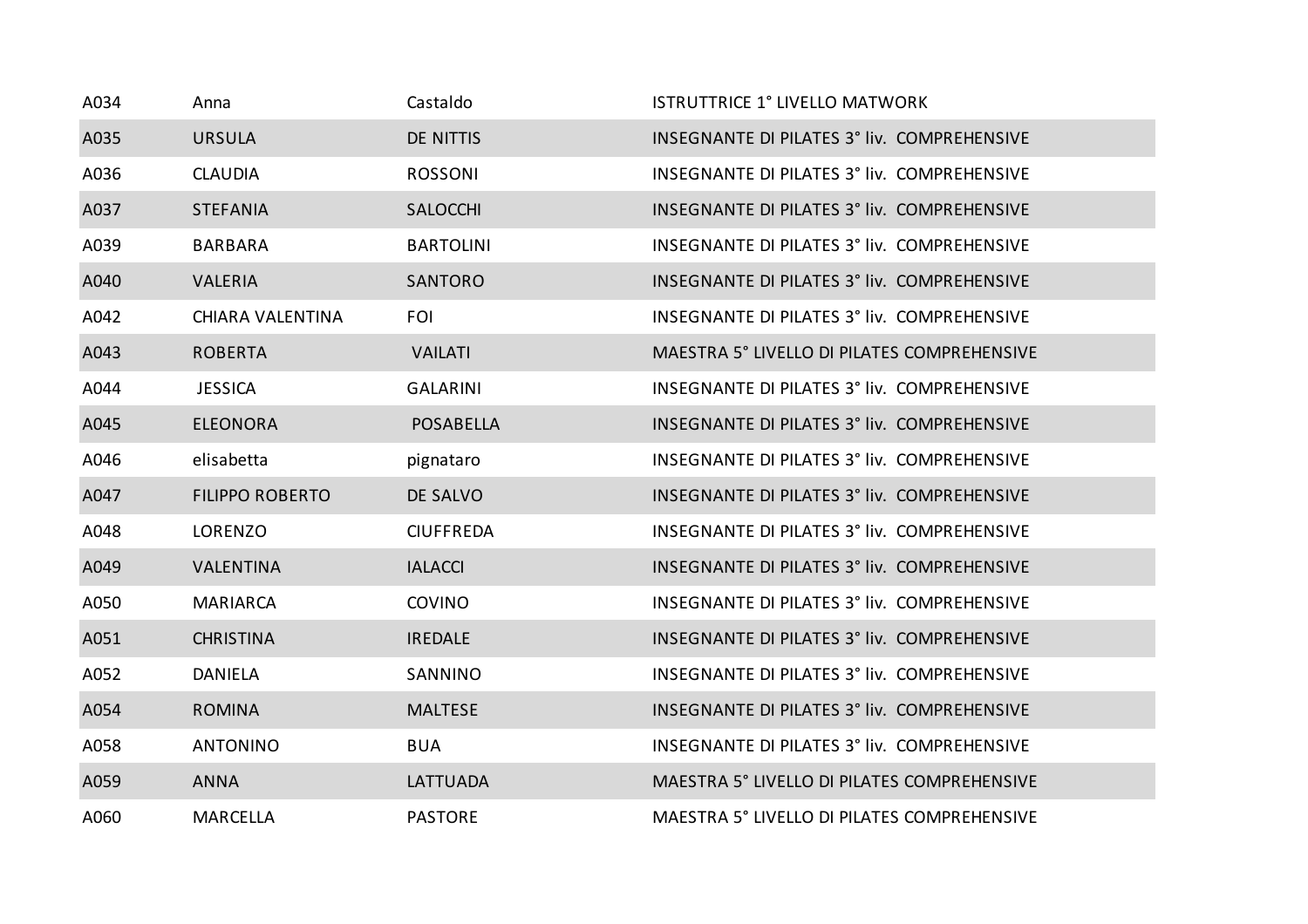| A063        | <b>ELENA</b>       | <b>BARBAGLIA</b>        | INSEGNANTE DI PILATES 3° liv. COMPREHENSIVE |
|-------------|--------------------|-------------------------|---------------------------------------------|
| A065        | <b>ROSALIA</b>     | <b>CAFUERI</b>          | INSEGNANTE DI PILATES 3° liv. COMPREHENSIVE |
| A069        | <b>ILARIA</b>      | <b>SPAGNA MUSSO</b>     | INSEGNANTE DI PILATES 3° liv. COMPREHENSIVE |
| A070        | <b>CATERINA</b>    | <b>SISCA</b>            | MAESTRA 5° LIVELLO DI PILATES COMPREHENSIVE |
| A071        | Mariacristina      | Merlo                   | INSEGNANTE DI PILATES 3° liv. COMPREHENSIVE |
| A072        | LORENZO            | <b>MARABELLI</b>        | INSEGNANTE DI PILATES 3° liv. COMPREHENSIVE |
| A073        | <b>IDA</b>         | SPALLANZANI             | INSEGNANTE DI PILATES 3° liv. COMPREHENSIVE |
| A075        | <b>ANNA</b>        | <b>FONTANA</b>          | INSEGNANTE DI PILATES 3° liv. COMPREHENSIVE |
| A076        | Samantha           | Ferrari                 | INSEGNANTE DI PILATES 3° liv. COMPREHENSIVE |
| A077        | ALESSANDRA         | CASSANO                 | ISTRUTTRICE 1° LIVELLO REFORMER             |
| A079        | <b>THAISA</b>      | <b>CHISSINI VACCARO</b> | INSEGNANTE DI PILATES 3° liv. COMPREHENSIVE |
| A080        | <b>TIZIANA</b>     | <b>ARNETTI</b>          | INSEGNANTE DI PILATES 3° liv. COMPREHENSIVE |
| A081        | <b>MARIA ELENA</b> | <b>RUSSO</b>            | INSEGNANTE DI PILATES 3° liv. COMPREHENSIVE |
| A083        | <b>DENISE</b>      | <b>SCHIROS</b>          | INSEGNANTE DI PILATES 3° liv. COMPREHENSIVE |
| A084        | <b>CLAUDIA</b>     | <b>CROCIANI</b>         | <b>ISTRUTTRICE 1° LIVELLO MATWORK</b>       |
| A085        | ALESSANDRA         | CARUSO                  | INSEGNANTE DI PILATES 4° liv. COMPREHENSIVE |
| A086        | <b>SILVIA</b>      | <b>MASCHIO</b>          | INSEGNANTE DI PILATES 3° liv. COMPREHENSIVE |
| A087        | <b>VALERIA</b>     | <b>SPINA</b>            | INSEGNANTE DI PILATES 3° liv. COMPREHENSIVE |
| <b>B001</b> | <b>VANIA</b>       | <b>CONTE</b>            | INSEGNANTE DI PILATES 3° liv. COMPREHENSIVE |
| <b>B003</b> | <b>ELISABETTA</b>  | <b>PERSIA</b>           | INSEGNANTE DI PILATES 4° liv. COMPREHENSIVE |
| <b>B004</b> | <b>FRANCESCO</b>   | <b>BELOTTI</b>          | INSEGNANTE DI PILATES 3° liv. COMPREHENSIVE |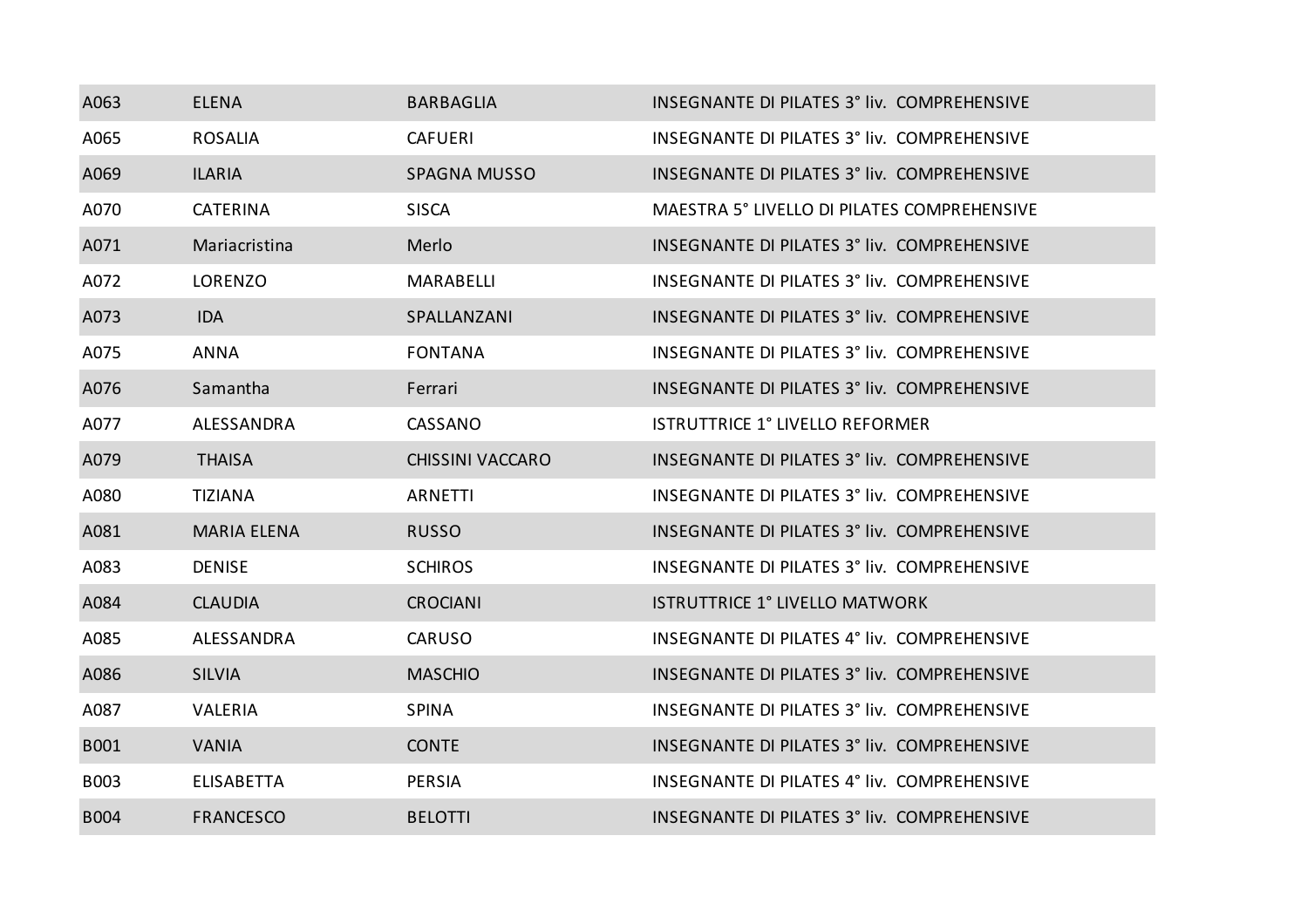| <b>B005</b> | LAURA              | <b>GEROSA</b>      | INSEGNANTE DI PILATES 3° liv. COMPREHENSIVE            |
|-------------|--------------------|--------------------|--------------------------------------------------------|
| <b>B006</b> | <b>MANUELA</b>     | <b>CARELLO</b>     | INSEGNANTE DI PILATES 3° liv. COMPREHENSIVE            |
| B007        | Viviana            | Cherubini          | INSEGNANTE DI PILATES 3° liv. COMPREHENSIVE            |
| <b>B009</b> | <b>EMANUELA</b>    | <b>CRESENZA</b>    | <b>ISTRUTTRICE 1° LIVELLO MATWORK</b>                  |
| B010        | <b>ROSA GRACIA</b> | <b>MANGANARO</b>   | INSEGNANTE DI PILATES 3° liv. COMPREHENSIVE            |
| B011        | ALESSANDRA         | <b>DI PRETE</b>    | INSEGNANTE DI PILATES 3° liv. COMPREHENSIVE            |
| B012        | SARA               | PEZZELLA           | INSEGNANTE DI PILATES 3° liv. COMPREHENSIVE            |
| B013        | <b>SOFIA</b>       | <b>BIANCOLINI</b>  | INSEGNANTE DI PILATES 3° liv. COMPREHENSIVE            |
| B016        | <b>ELISA</b>       | <b>DEMICHELIS</b>  | INSEGNANTE DI PILATES 3° liv. COMPREHENSIVE            |
| <b>B018</b> | <b>MONICA</b>      | <b>CUSUMANO</b>    | INSEGNANTE DI PILATES 3° liv. COMPREHENSIVE            |
| B019        | Giuliana           | Mariani            | MAESTRA FORMATRICE 5° LIVELLO DI PILATES COMPREHENSIVE |
| B022        | <b>ANNALISA</b>    | <b>DE CAMILLIS</b> | INSEGNANTE DI PILATES 3° liv. COMPREHENSIVE            |
| B023        | <b>ROSSELLA</b>    | COCCO              | INSEGNANTE DI PILATES 4° liv. COMPREHENSIVE            |
| B025        | <b>LISA</b>        | <b>RAMETTA</b>     | <b>ISTRUTTORE 1° LIVELLO MATWORK</b>                   |
| B028        | <b>GAIA</b>        | <b>FAGGIANI</b>    | MAESTRA 5° LIVELLO DI PILATES COMPREHENSIVE            |
| B029        | <b>CINZIA</b>      | <b>CUTARELLI</b>   | INSEGNANTE DI PILATES 3° liv. COMPREHENSIVE            |
| B031        | <b>CRISTINA</b>    | <b>BARBIERI</b>    | INSEGNANTE DI PILATES 3° liv. COMPREHENSIVE            |
| <b>B033</b> | <b>SERENA</b>      | <b>PISANI</b>      | INSEGNANTE DI PILATES 3° liv. COMPREHENSIVE            |
| B034        | <b>RITA</b>        | <b>CUCCHI</b>      | INSEGNANTE DI PILATES 3° liv. COMPREHENSIVE            |
| <b>B038</b> | <b>IRENE</b>       | <b>ZURRI</b>       | <b>ISTRUTTRICE 1° LIVELLO MATWORK</b>                  |
| B039        | <b>SILVIA</b>      | <b>FERRACUTI</b>   | INSEGNANTE DI PILATES 3° liv. COMPREHENSIVE            |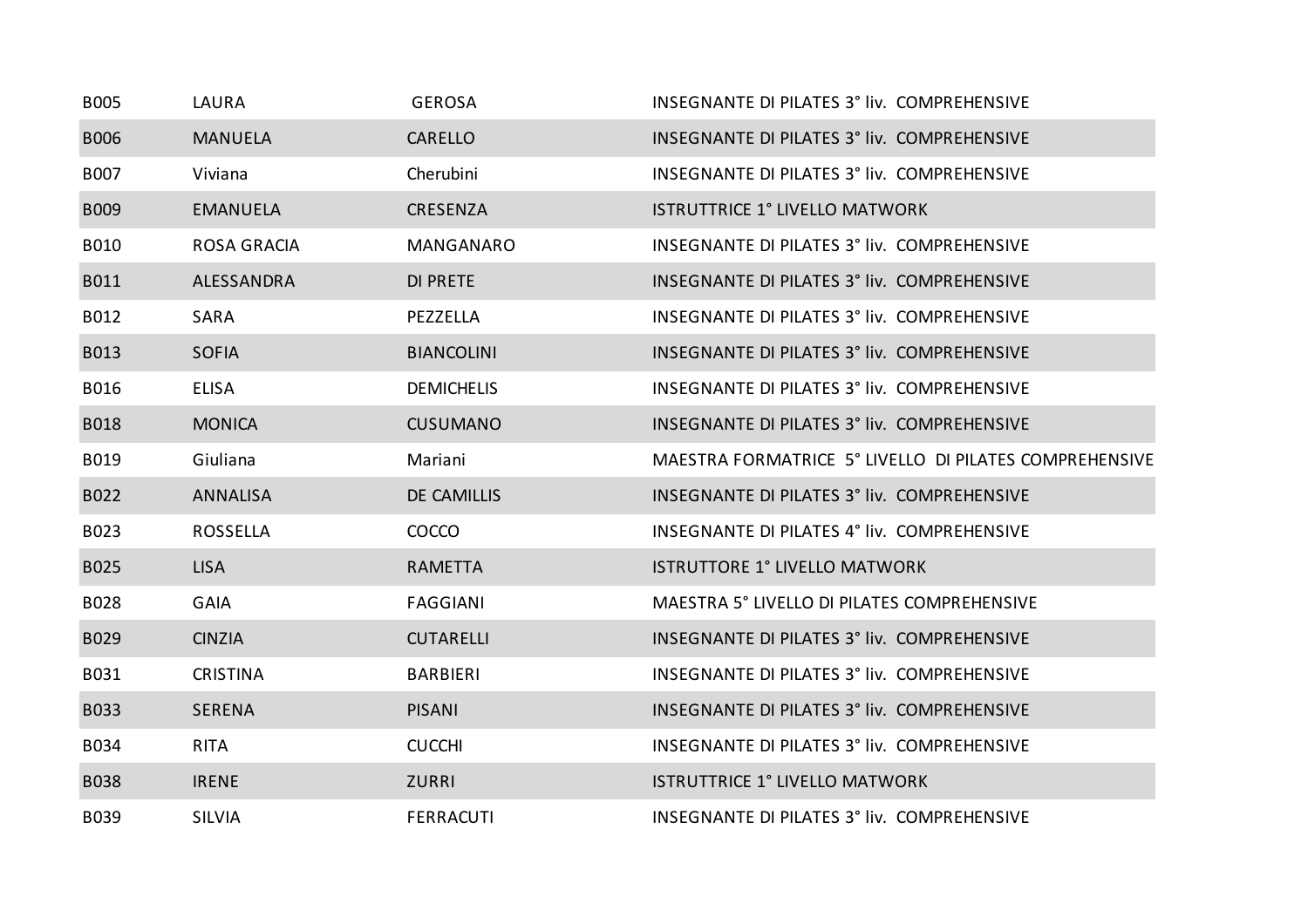| B041        | ALESSANDRA            | <b>IOVINE</b>          | INSEGNANTE DI PILATES 3° liv. COMPREHENSIVE |
|-------------|-----------------------|------------------------|---------------------------------------------|
| B044        | <b>MARIA GIORGIA</b>  | <b>VENTURA</b>         | MAESTRA 5° LIVELLO DI PILATES COMPREHENSIVE |
| <b>B046</b> | <b>BIANCA</b>         | HORTA BARBOSA ASSAD    | INSEGNANTE DI PILATES 3° liv. COMPREHENSIVE |
| B047        | <b>RITA</b>           | <b>PROIETTI GRETTI</b> | <b>ISTRUTTRICE 1° LIVELLO MATWORK</b>       |
| <b>B048</b> | Alessandra            | Donato                 | MAESTRA 5° LIVELLO DI PILATES COMPREHENSIVE |
| <b>B050</b> | <b>MARINA</b>         | <b>POLO</b>            | MAESTRA 5° LIVELLO DI PILATES COMPREHENSIVE |
| B051        | <b>MICHELA</b>        | <b>TODESCO</b>         | INSEGNANTE DI PILATES 3° liv. COMPREHENSIVE |
| B052        | <b>ENRICA</b>         | MEDÈ                   | <b>ISTRUTTRICE 1° LIVELLO MATWORK</b>       |
| <b>B054</b> | <b>SARA</b>           | <b>ROSSI</b>           | ISTRUTTRICE 2° LIVELLO MATWORK E REFORMER   |
| B057        | <b>MARINA</b>         | VALMORBIDA             | ISTRUTTRICE 2° LIVELLO MATWORK E REFORMER   |
| <b>B059</b> | <b>FRANCESCA</b>      | <b>VERTEMATI</b>       | ISTRUTTRICE 2° LIVELLO MATWORK E REFORMER   |
| <b>B060</b> | <b>CLAUDIA</b>        | <b>MERZARIO</b>        | INSEGNANTE DI PILATES 3° liv. COMPREHENSIVE |
| B061        | <b>SERGIO</b>         | <b>DRESIA</b>          | INSEGNANTE DI PILATES 3° liv. COMPREHENSIVE |
| B063        | <b>FRANCESCA</b>      | <b>GAETANI</b>         | <b>ISTRUTTRICE 1° LIVELLO REFORMER</b>      |
| <b>B065</b> | <b>SARA</b>           | <b>SCAGLIOLA</b>       | INSEGNANTE DI PILATES 4° liv. COMPREHENSIVE |
| B066        | <b>MAREIKE SIMONE</b> | <b>STAPEL</b>          | INSEGNANTE DI PILATES 3° liv. COMPREHENSIVE |
| B067        | <b>DARIO</b>          | <b>LIOY</b>            | INSEGNANTE DI PILATES 3° liv. COMPREHENSIVE |
| B069        | <b>FILIPPO</b>        | <b>FELICI</b>          | INSEGNANTE DI PILATES 3° liv. COMPREHENSIVE |
| B071        | <b>MARIELLA</b>       | DE STEFANO D'OGLIASTRO | INSEGNANTE DI PILATES 3° liv. COMPREHENSIVE |
| B072        | <b>FRANCESCA</b>      | RUGGERI                | MAESTRA 5° LIVELLO DI PILATES COMPREHENSIVE |
| B073        | <b>BEATRICE</b>       | <b>VENNI</b>           | INSEGNANTE DI PILATES 3° liv. COMPREHENSIVE |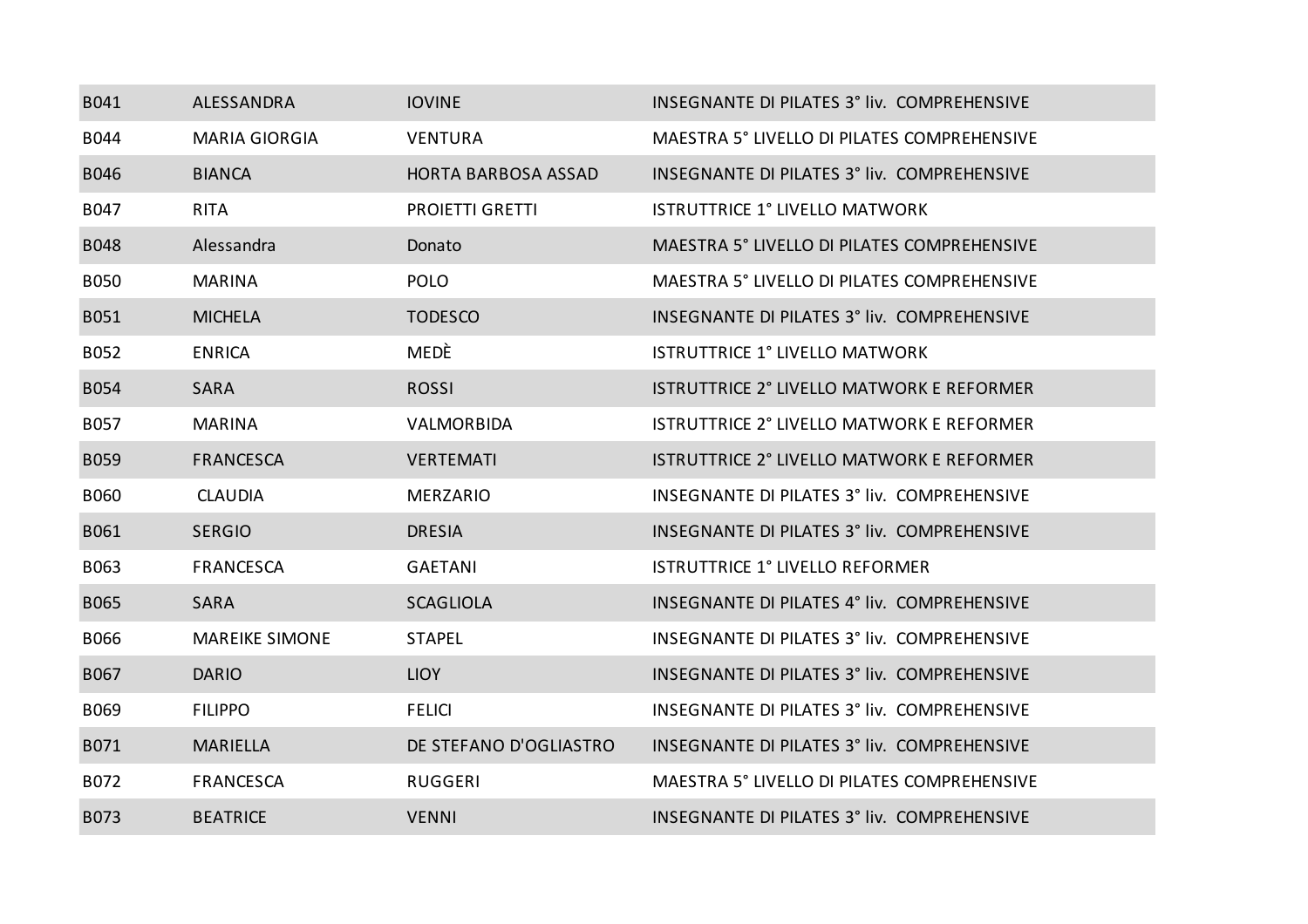| B075             | ALESSANDRA                | <b>MORIGGI</b>        | MAESTRA 5° LIVELLO DI PILATES COMPREHENSIVE      |
|------------------|---------------------------|-----------------------|--------------------------------------------------|
| C001             | Caterina                  | <b>Basile</b>         | <b>ISTRUTTRICE 1° LIVELLO MATWORK O REFORMER</b> |
| C002             | Johana                    | Pruzincova            | INSEGNANTE DI PILATES 3° liv. COMPREHENSIVE      |
| C003             | Marina                    | Pittaluga             | INSEGNANTE DI PILATES 3° liv. COMPREHENSIVE      |
| C004             | Mariachiara               | Pedrini               | INSEGNANTE DI PILATES 4° liv. COMPREHENSIVE      |
| C005             | Daniela                   | Vitali                | MAESTRA FORMATORE 5° LIVELLO COMPREHENSIVE       |
| C006             | Cecilia                   | Sarti                 | <b>ISTRUTTRICE 2° LIVELLO MATWORK E REFORMER</b> |
| C009             | Soleica                   | Dancelli              | INSEGNANTE DI PILATES 3° liv. COMPREHENSIVE      |
| C010             | Anna                      | Paracchini            | <b>ISTRUTTORE 1° LIVELLO MATWORK</b>             |
| C011             | <b>NURIA</b>              | <b>MACCIONI</b>       | <b>ISTRUTTORE 1° LIVELLO MATWORK</b>             |
| CO <sub>12</sub> | Carolina                  | Calanni               | INSEGNANTE DI PILATES 3° liv. COMPREHENSIVE      |
| C013             | <b>SUSANNA</b>            | <b>CASTINO</b>        | INSEGNANTE DI PILATES 3° liv. COMPREHENSIVE      |
| C014             | Lesley                    | Bell                  | INSEGNANTE DI PILATES 4° liv. COMPREHENSIVE      |
| C015             | Francesca                 | <b>Brunetti</b>       | INSEGNANTE DI PILATES 3° liv. COMPREHENSIVE      |
| C016             | SARA                      | <b>MURA</b>           | INSEGNANTE DI PILATES 3° liv. COMPREHENSIVE      |
| <b>SF04</b>      | ANNA MARIA MADDALENA COVA |                       | MAESTRA 6° LIVELLO DI PILATES COMPREHENSIVE      |
| SF <sub>09</sub> | <b>MATTEO</b>             | <b>MARGIOTTA</b>      | MAESTRO 5° LIVELLO DI PILATES COMPREHENSIVE      |
| <b>SF10</b>      | <b>LUCIA</b>              | <b>NOCERINO</b>       | MAESTRA 5° LIVELLO DI PILATES COMPREHENSIVE      |
| <b>SF11</b>      | ANN (in Medros)           | <b>DEMON PATRICIA</b> | MAESTRA 6° LIVELLO DI PILATES COMPREHENSIVE      |
| <b>SF12</b>      | <b>CRISTINA</b>           | <b>PINTUCCI</b>       | MAESTRA 6° LIVELLO DI PILATES COMPREHENSIVE      |
| <b>SF16</b>      | <b>FRANCA</b>             | <b>ROSSI</b>          | MAESTRA 5° LIVELLO DI PILATES COMPREHENSIVE      |